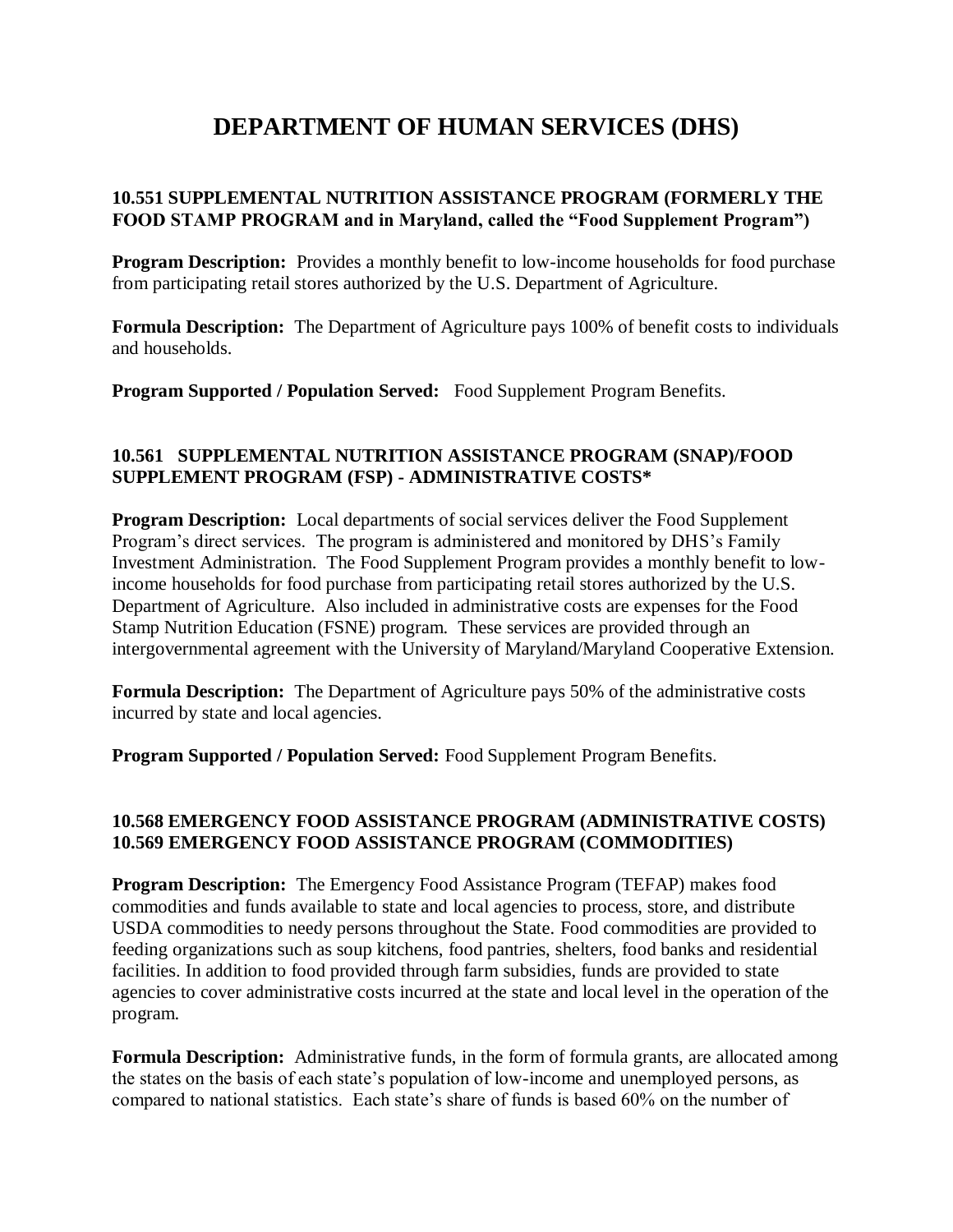persons in households within the state having incomes below the poverty level and 40% on the number of unemployed persons within the state. At a minimum, states must make 40% of the administrative grant available to local agencies or expend such funds on their behalf. States must match the federal funds used for state administration of the program.

**Program Supported / Population Served:** Annually**,** The Emergency Food Assistance Program (TEFAP) distributes over 6 million pounds of food.

## **14.235 SUPPORTIVE HOUSING PROGRAM**

**Program Description:** This is a grant for use by the Washington County Department of Social Services. The grant is used to provide additional housing support to those in need.

#### **93.090 GUARDIANSHIP ASSISTANCE**

**Program Description:** This assistance is intended to prevent inappropriately long stays in foster care and to promote the healthy development of children through increased safety, permanency and well-being with relatives who have assumed legal guardianship. It may only be used in support of the care of children who meet the eligibility requirements and their siblings under certain situations.

## **93.095 HHS PROGRAMS FOR DISASTER RELIEF APPROPRIATIONS ACT – NON CONSTRUCTION – SOCIAL SERVICES BLOCK GRANT (SSBG)**

**Program Description:** As written in the Relief Appropriations Act of 2013, this program funds disaster response and recovery directly related to Hurricane Sandy.

**Program Supported / Population Served:** Somerset County Hurricane Sandy disaster victims.

#### **93.556 PROMOTING SAFE & STABLE FAMILIES PROGRAM (PSSF) (Formerly entitled "Family Preservation")**

**Program Description:** Grants to State child welfare agencies to develop or expand and operate coordinated programs of community-based family support, family preservation, time-limited reunification, and adoption promotion and support services.

**Program Supported / Population Served:** Families at risk or in crisis.

#### **93.558 TEMPORARY ASSISTANCE FOR NEEDY FAMILIES (TANF)**

**Program Description:** Provides funding for direct benefits and services to assist needy families with children, promoting job preparation, work, independence and responsibility. Encourages recipients to explore available family and community resources. The overall goal is to help needy families achieve self-sufficiency.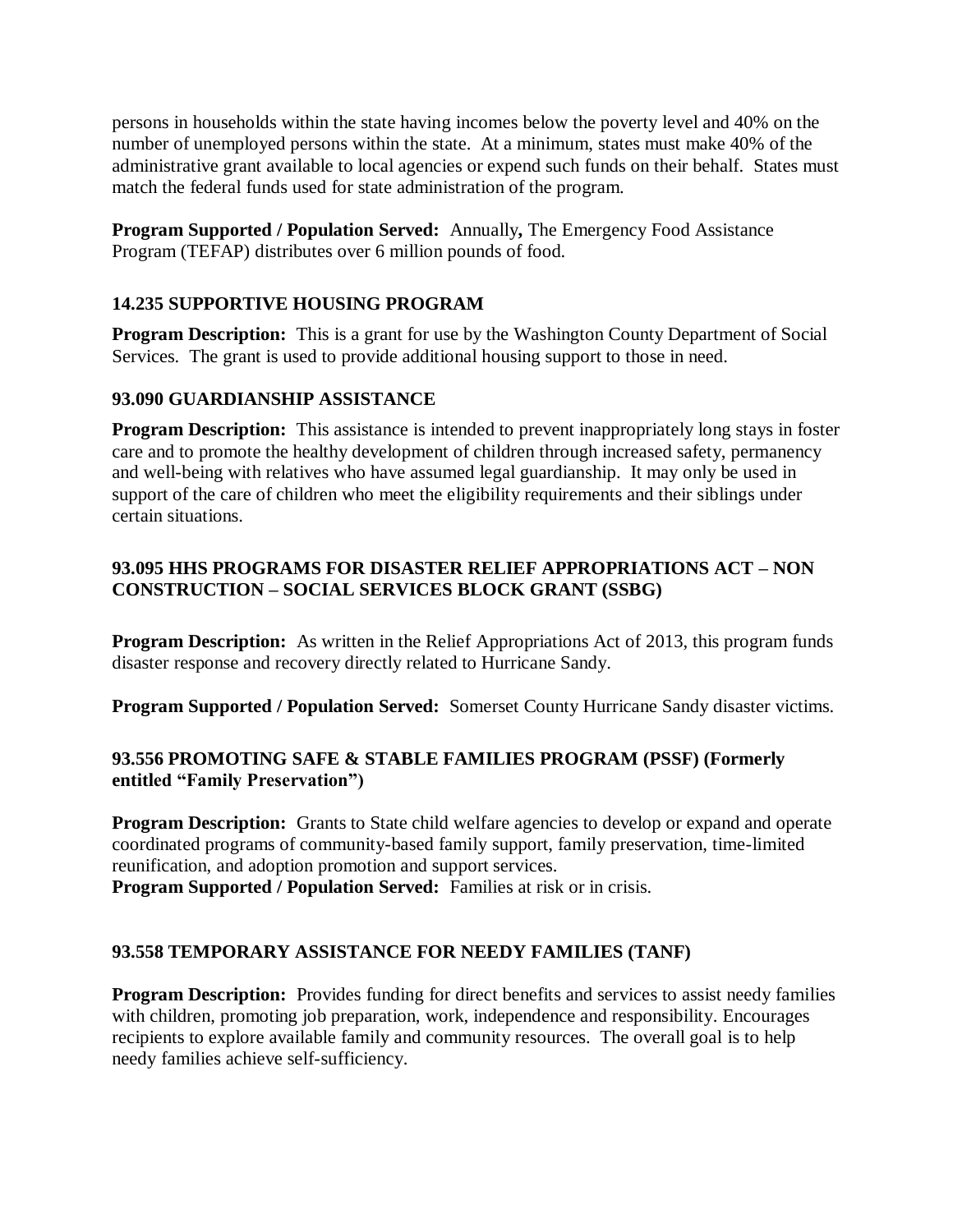**Formula Description:** 100% Federal Temporary Assistance for Needy Families (TANF) funds with a Maintenance of Effort (MOE) requirement based on historic state spending under the predecessor program, Aid to Families with Dependent Children.

## **Program Supported / Population Served:**

- 1. Temporary Cash Assistance (TCA)
- 2. Work Opportunities Program
- 3. Welfare Avoidance Grants (WAGS)
- 4. Emergency Assistance for Families

# **93.563 CHILD SUPPORT TITLE IV-D**

**Project Description:** Establishes paternity, establishes and enforces child support and medical support obligations, reviews and adjusts support obligations, and collects and disburses support payments. Full services are mandated for Temporary Cash Assistance and non-Public Assistance Medical Assistance recipients. Full services are available to Non-Temporary Cash Assistance customers who apply and pay an application fee. In addition, collection and disbursement services are provided to persons with child support obligations payable through earnings withholding orders. In interstate cases, services are provided in accord with the uniform Interstate Family Support Act.

**Formula Description:** Federal financial participation in the Tile IV-D program is 66%.

**Program Supported / Population Served:** Child support enforcement TCA, NPA-MA, Non-TCA, & Non-IV-D

# **93.566 REFUGEE & ENTRANT ASSISTANCE STATE ADMINISTERED PROGRAMS**

**Program Description:** The Refugee Resettlement Program provides transitional refugee cash and medical assistance and contracts for adjustment services (e.g., English language instruction, employment services, services to elderly refugees, services to refugee youth and health screenings for refugees and individuals who are granted political asylum.

**Formula Description:** Allocations are calculated based on the number of refugee arrivals to Maryland.

**Program Supported/Population Served:** Refugee Transitional Cash Assistance, Refugee Health Screening Services, Refugee Employment Services, and the English for Speakers of Other Languages, Services to Elderly Refugees and the Refugee Youth Project /Newly arrived refugee, asylees and other humanitarian entrants coming to Maryland through the federal Refugee Resettlement program.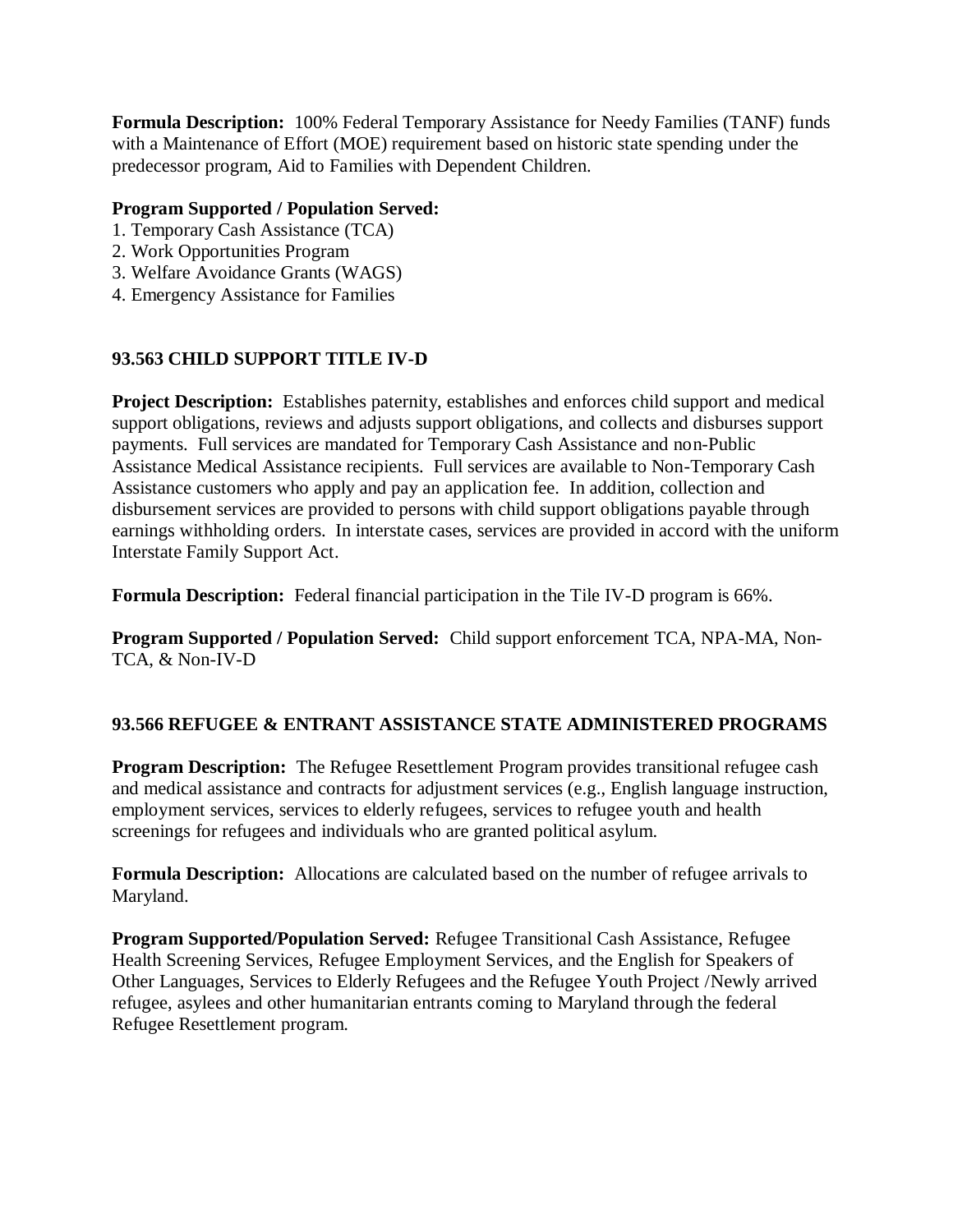#### **93.568 LOW INCOME HOME ENERGY ASSISTANCE PROGRAM (LIHEAP)**

**Program Description:** Assists eligible households in meeting the costs of home heating and/or cooling. DHS is authorized to receive funds under this Act. The Office of Home Energy Programs (OHEP), an operating unit within the Family Investment Administration, administers a program to assist homeowners, renters, and roomers/boarders with home energy costs. In Maryland, LIHEAP primarily funds the Maryland Energy Assistance Program (MEAP), which provides home heating benefits.

**Formula Description:** Maryland receives an allocation from the appropriation amount of the regular block grant. The tier 1 base funding for the LIHEAP block grant is derived from a complicated formula that allocates funding based on census data, weather zones, heating and cooling degree days, total heating degree days for a calendar year, average 30-year heating degree days, residential coal consumption, percent of fuel used for heating/cooling by region, weather zone for fuel oil, natural gas, electricity, kerosene and liquefied petroleum gas as well as an extensive fuel criteria information. Maryland's percentage of the allocation from the tier 1 allocation is 1.607% (percentage). Once the national appropriation reaches above \$1.975 billion; the allocation formula changes to a tier 2 formula. Maryland's allocation of the tier 2 formula is 2.347% (percentage). Maryland may also receive emergency grants throughout the federal program year if there are contingency grants released from the emergency appropriation funds. These funds are distributed on an as needed basis and are not guaranteed.

#### **93.576 REFUGEE & ENTRANT ASSISTANCE: DISCRETIONARY GRANTS**

**Program Description:** In FY 2016, the Maryland Office for Refugees and Asylees (MORA) received a three-year Discretionary Grant for the Foundation for Family Self-sufficiency program (FFSS). The FFSS program is designed to assist the at-risk populations of women and youth achieve economic and social self-sufficiency for themselves and their families through a combination of training, employment services, and wrap-around services including case management and referral to community services.

**Program Supported / Population Served:** Refugee, asylee and other humanitarian entrants.

#### **93.584 REFUGEE AND ENTRANT ASSISTANCE TARGETED ASSISTANCE FORMULA GRANTS**

**Program Description:** Targeted Assistance Grant (TAG) services are for refugees in counties where, because of factors such as unusually large refugee populations and high refugee concentrations, there exists a demonstrable need for supplemental resources to this population. The qualifying areas are the Baltimore Metropolitan Area and Montgomery/Prince George's counties. Services include employment services and English language instruction. Targeted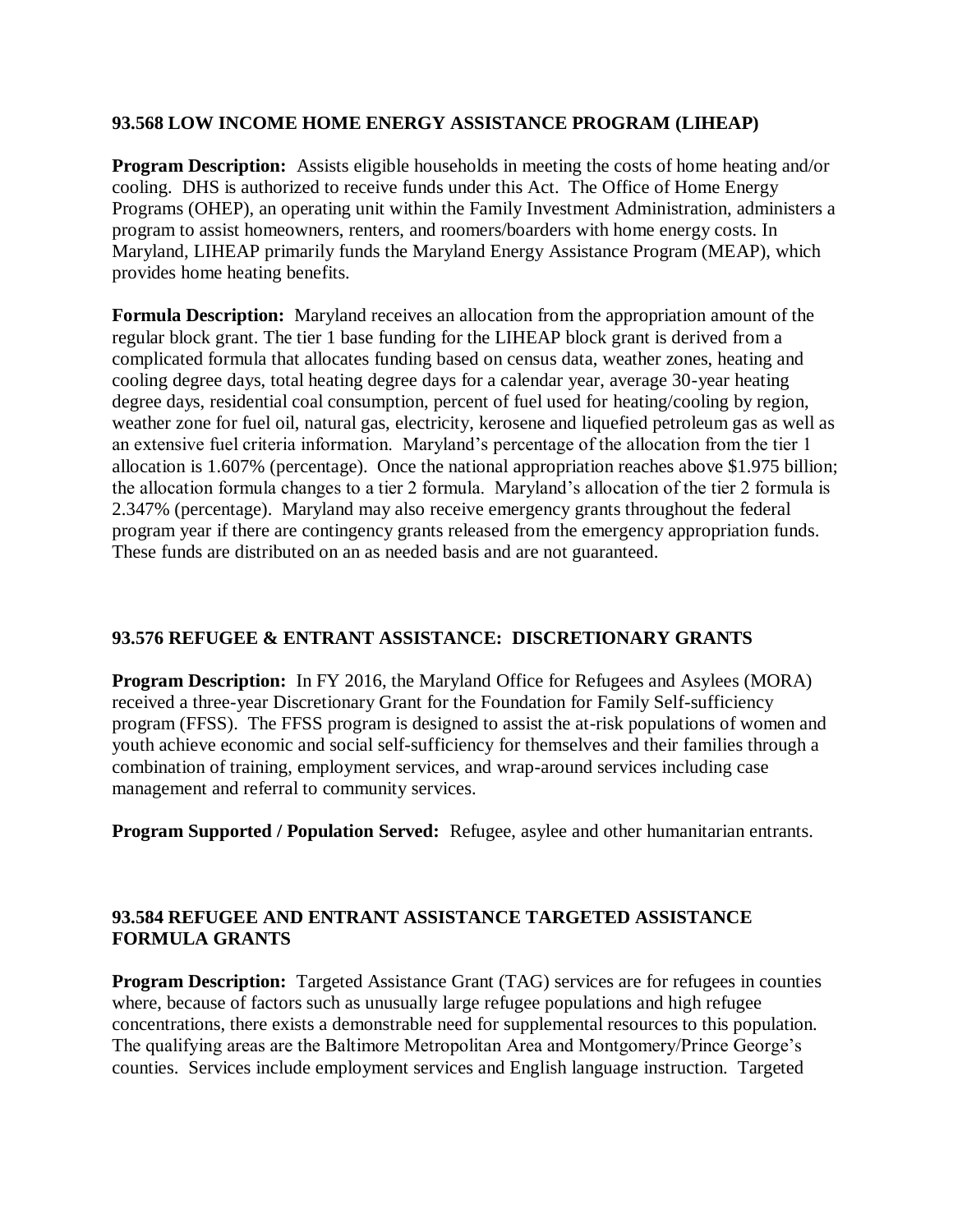assistance funds are used primarily for employability services designed to enable refugees to obtain jobs with less than one year's participation in the program.

**Formula Description:** Counties qualify for TAG services based on the number of refugee arrivals during the most recent two-year period, and on the concentration of the refugee population as a percentage of each county's overall population.

**Program Supported / Population Served:** Refugee Employment Services and Vocational Training/Refugee, asylee and other humanitarian entrants.

## **10.580 SUPPLEMENTAL NUTRITION ASSISTANCE OUTREACH PROGRAM**

**Program Description:** The Supplemental Nutrition Assistance Program (SNAP) Outreach is collaboration with the United States Department of Agriculture (USDA) Food and Nutrition Service (FNS) to help ensure the general public is informed and educated about SNAP benefits available to individuals and families that may qualify, but are not aware of the program. In addition, outreach services are designed to address the misinformation and stigma associated with receiving SNAP benefits. The benefits are used to support the ability of individuals and families to have access to and purchase healthy food choices and to prevent hunger.

The SNAP Outreach Program allows Maryland to develop a comprehensive community based outreach infrastructure which provides greater flexibility and access for residents and supports Local Departments of Social Services. Community based organizations assist residents in applying for SNAP benefits.

**Formula Description:** SNAP Outreach is a 50% reimbursement program under FNS.

**Program Supported/Population Served:** The program that is supported is SNAP. The populations served are SNAP-eligible individuals throughout the State of Maryland.

# **10.544 SUPPLEMENTAL NUTRITION ASSISTANCE PROGRAM EDUCATION**

**Program Description:** The Supplemental Nutrition Assistance Program - Education (SNAP-Ed), also known as the Food Supplement Nutrition Education (FSNE) Program, is a partnership between the state agency, Maryland Department of Human Services and the implementing agency, University of Maryland Extension. The goal of FSNE is to positively influence the health knowledge and behaviors of low-income, SNAP-eligible individuals and families in Maryland through the delivery of multiple intersecting methods of nutrition education.

**Formula Description:** SNAP Ed is 100% funded by the United States Department of Agriculture (USDA).

**Program Supported/Population Served:** SNAP and SNAP-eligible individuals throughout the State of Maryland.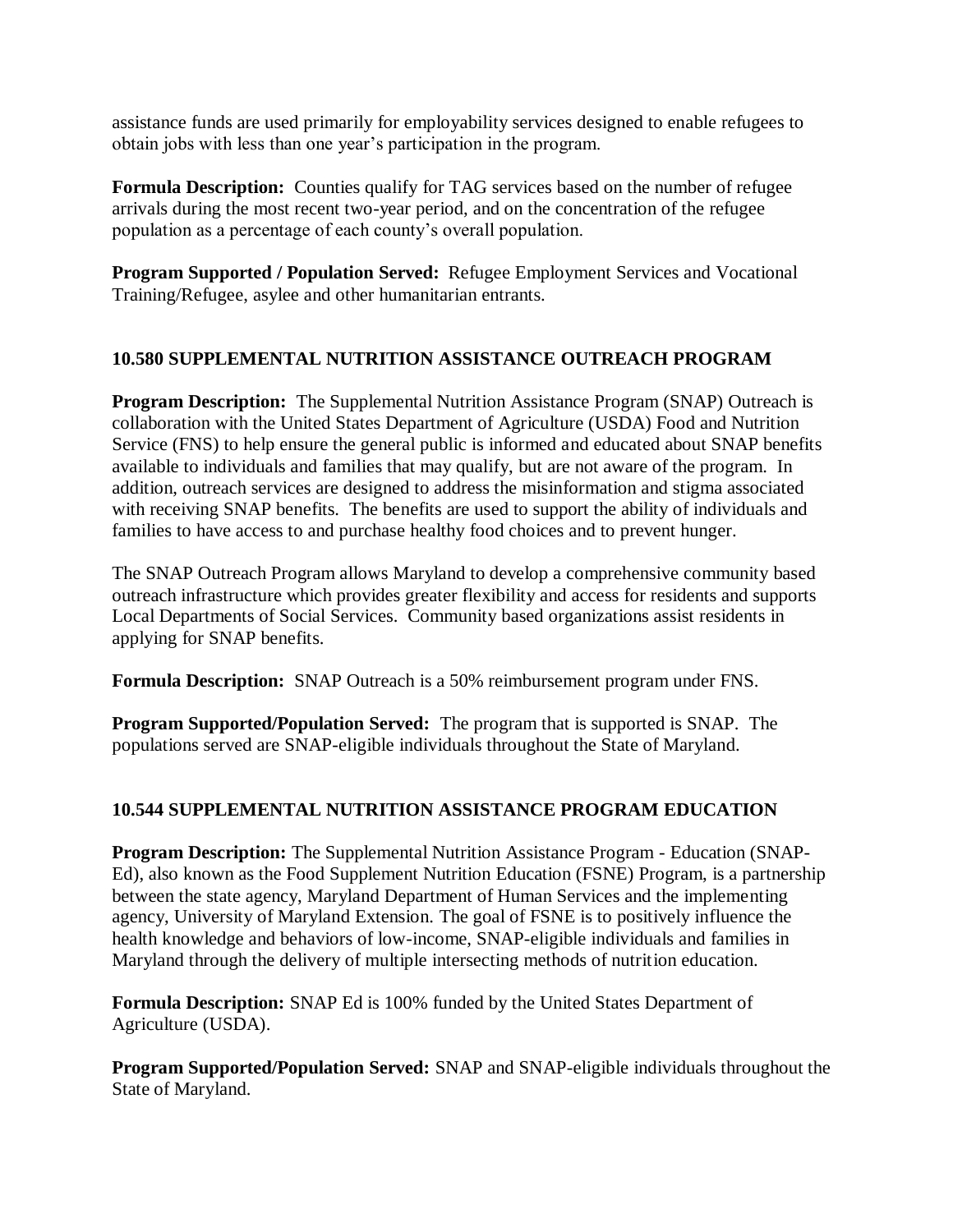#### **93.597 ACCESS & VISITATION PROGRAMS**

**Program Description:** Creates programs supporting and facilitating access and visitation by non-custodial parents with their children. Activities may include mediation, counseling, education, development of parenting plans, visitation enforcement, and development of guidelines for visitation and alternative custody arrangements.

**Formula Description:** The allotment to states for a fiscal year is the amount that bears the same ratio to the total amount for grants for the fiscal year as the number of children in the state living with only one biological parent bears to the total number of such children in all states. Federal funds awarded may be used to pay for 90% of the total costs of the program. The remaining 10% must be from non-federal sources, either state or local, cash or in-kind.

**Program Supported / Population Served:** State Access and Visitation Program, Custodial/ Non-custodial parents in Anne Arundel, Carroll, Charles, Frederick, Harford, Somerset, St. Mary's, Wicomico, and Worcester Counties.

## **93.599 CHAFEE EDUCATION & TRAINING VOUCHER PROGRA**M

**Program Description:** Provides vouchers for postsecondary education and training to youth eligible for services under the Chafee Foster Care Independence Program. Vouchers also are provided to youth who are adopted from foster care after age 16 and to youth up to the age of 23, providing they participate in the program at age 21 and make satisfactory progress toward completing their course of study or training. Vouchers provided to individuals are available for the cost of attending an institution of higher education.

**Formula Description:** States are allotted funds based on the ratio of the state's number of foster care children compared to the total number of children in foster care nationally, in the most recent fiscal year for which information is available. The federal government pays 80% of the total amount of funds up to the amount of funds allotted to the state for the Educational and Training Vouchers Program. The state provides matching contributions to cover 20% of the costs.

**Program Supported / Population Served:** Foster youth aging out of the system.

#### **93.645 CHILD WELFARE SERVICES**

**Program Supported / Population Served:** Services supported through Title IV-B Subpart I are those child welfare programs designed to evaluate a child's safety and risk and work with the child's family to maintain the child in his/her home. Services include prevention, intervention, family preservation and family support. Investigations of reported abuse and neglect are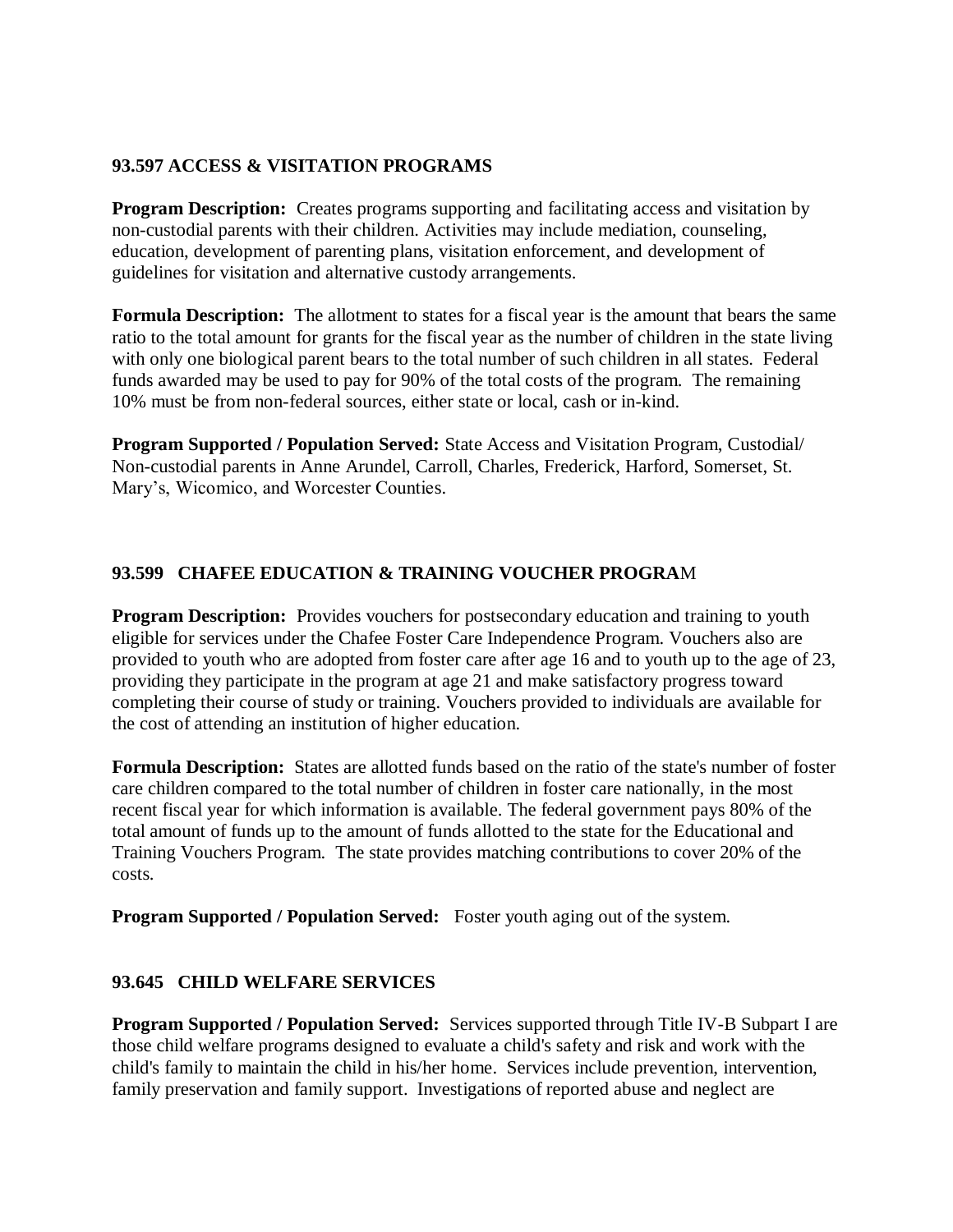conducted by local Departments of Social Services. Families served receive in-home family services to promote child safety.

**Program Description:** (Title IV-B, Subpart I) Improves child welfare services with the goal of keeping families together. State services include: (1) preventive intervention to keep children in their home if possible; (2) development of alternative placements such as foster care or adoption, if children cannot remain at home; and (3) reunification so children can return home if possible.

**Formula Description:** The State receives federal funding based on an allocation formula, which distributes funds to all states. The federal child welfare services appropriation is based on a variable formula, taking into account the population of children under 21 and the complement of the state per capita income, compared to the U.S per capita income. Statistical factors used in fund allocations are: (1) the population of children under 21 years of age by state; and (2) the three-year average per capita income by state. Income factors for eligibility do not apply to this program.

## **93.658 TITLE IV-E FOSTER CARE**

**Program Description:** Title IV-E funds are federal funds that are matched by State dollars to pay for specific child welfare activities. Historically, title IV-E funds have been permitted primarily for children and youth while they are in foster care. In 2014, Maryland applied for the Title IV-E Waiver Demonstration. Waiver demonstration projects provide flexibility to States in their use of Title IV-E funds; funds would be used for programs to improve outcomes for children, rather than as a reimbursement for children qualifying as Title IV-E Eligible. The U.S. Department of Health and Human Services (HHS), Administration for Children and Families (ACF) approved Maryland for a Title IV-E Waiver Demonstration Project in October 2014 and implementation began July 1, 2015. The Title IV-E Waiver provides Maryland with the opportunity to test new approaches to service delivery and financing structures. No new funds are provided with the Waiver Demonstration. It provides flexibility of funding using Title IV-E funds. DHR anticipates that the flexibility provided by the Waiver Demonstration Project will result in improved outcomes for children and families, including increased youth and family functioning; decreased entries into foster care (new and re-entries); reduced lengths of stay; improved social and emotional functioning; improved educational achievement; increased exits to permanence and decreased reports of maltreatment.

**Formula Description**: Title IV-E Foster Care Waiver Funds are issued as a block grant through FY 19.

#### **93.659 ADOPTION ASSISTANCE**

**Program Description**: The Adoption Assistance and Child Welfare Act of 1980 provided the first Federal subsidies to encourage the adoption of children from the nation's foster care system. These subsidies, known as adoption assistance, serve to minimize the financial obstacles to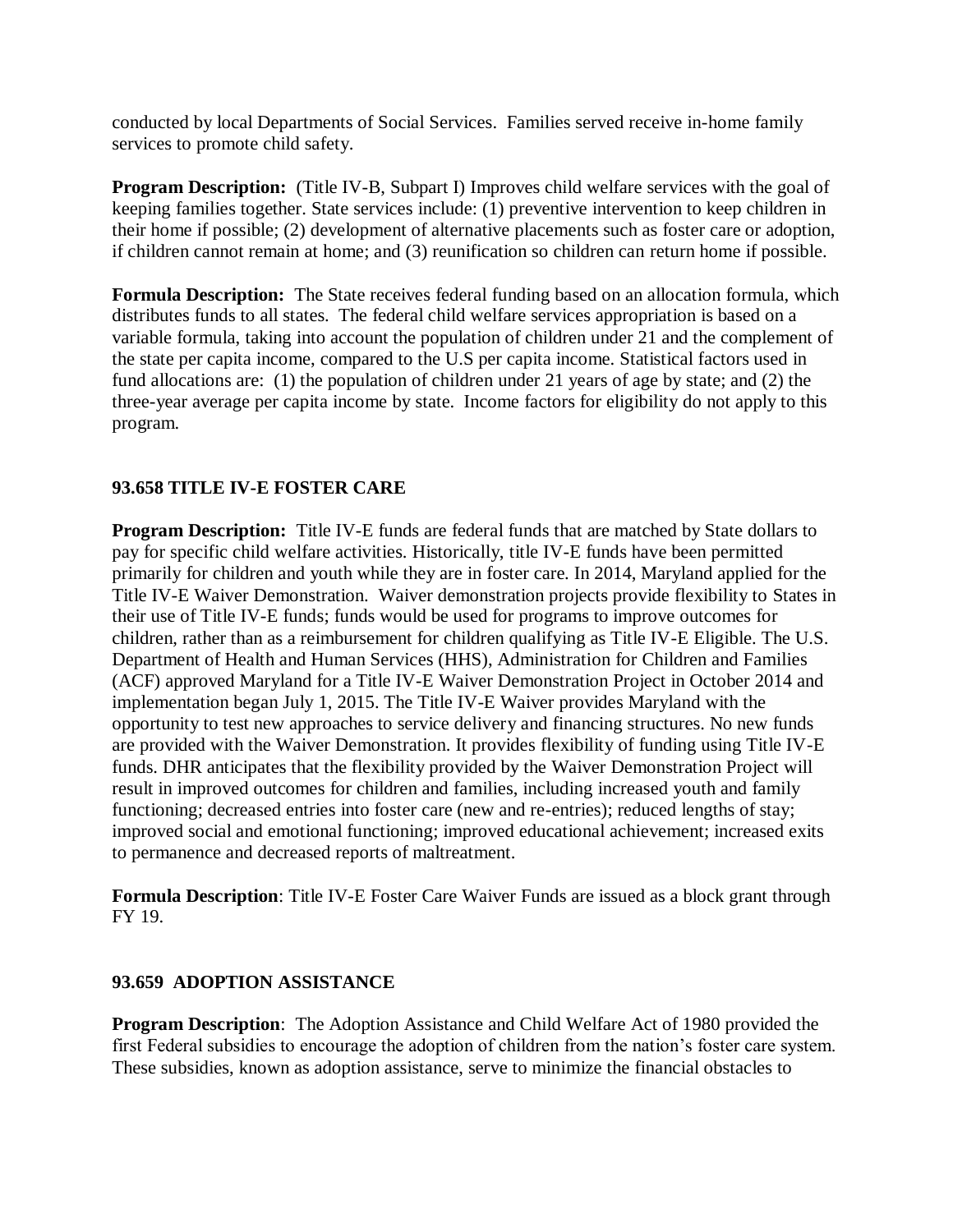adoption. In addition, other types of assistance often are available to help with medical care or other services. Adoption assistance serves to remove barriers and contribute to an increase in adoption of children with special needs. In addition to the Federal subsidies, Maryland funds subsidies for those children who do not qualify for Federal subsidy.

**Formula Description:** The federal government reimburses the state for 50 percent of its adoption assistance payments. The federal share is 50 percent for administrative costs and nonrecurring adoption expenses and 75 percent for training costs.

# **93.667 SOCIAL SERVICES BLOCK GRANT (SSBG)**

**Program Description:** Supports social services programs for adults and children. The block grant statute gives states greater flexibility in the use of funds. Within limitations specified by law, states determine which services are provided, eligible categories, populations of adults and children, geographic areas of the state in which each service will be provided, and whether services are provided by state or local agency staff, or through contracts with private organizations.

**Formula Description:** SSBG grants are determined by a statutory formula based on the state population and total U.S. population. There is no matching requirement. Funding includes TANF funds (\$22.9 million) transferred to SSBG.

# **LIFESPAN RESPITE CARE GRANT**

**Program Description:** Funds granted to the states to improve quality and access to respite care for family caregivers of individuals with support needs across their lifespan. The purpose is to provide short-term, periodic and temporary care for individuals with developmental or functional disabilities in or out of their homes by qualified care workers to relieve the family or informal caregiver.

# **ELDER JUSTICE ACT GRANT**

**Program Description:** Funds are provided for state and local Adult Protective Services Programs to develop demonstration programs. Funds are utilized to enhance their ability to prevent, detect and respond to elder abuse, neglect and exploitation and to establish a coordinated system of Adult Protective Services.

# **93.669 CHILD ABUSE PREVENTION & TREATMENT ACT (CAPTA)**

**Program Description:** Provides funds for child abuse prevention activities, including training of child protective service workers, investigation of child abuse, and a variety of state-initiated innovative programs, which are designed to prevent child abuse and neglect or to provide services to victims and their families. These programs support research, evaluation, technical